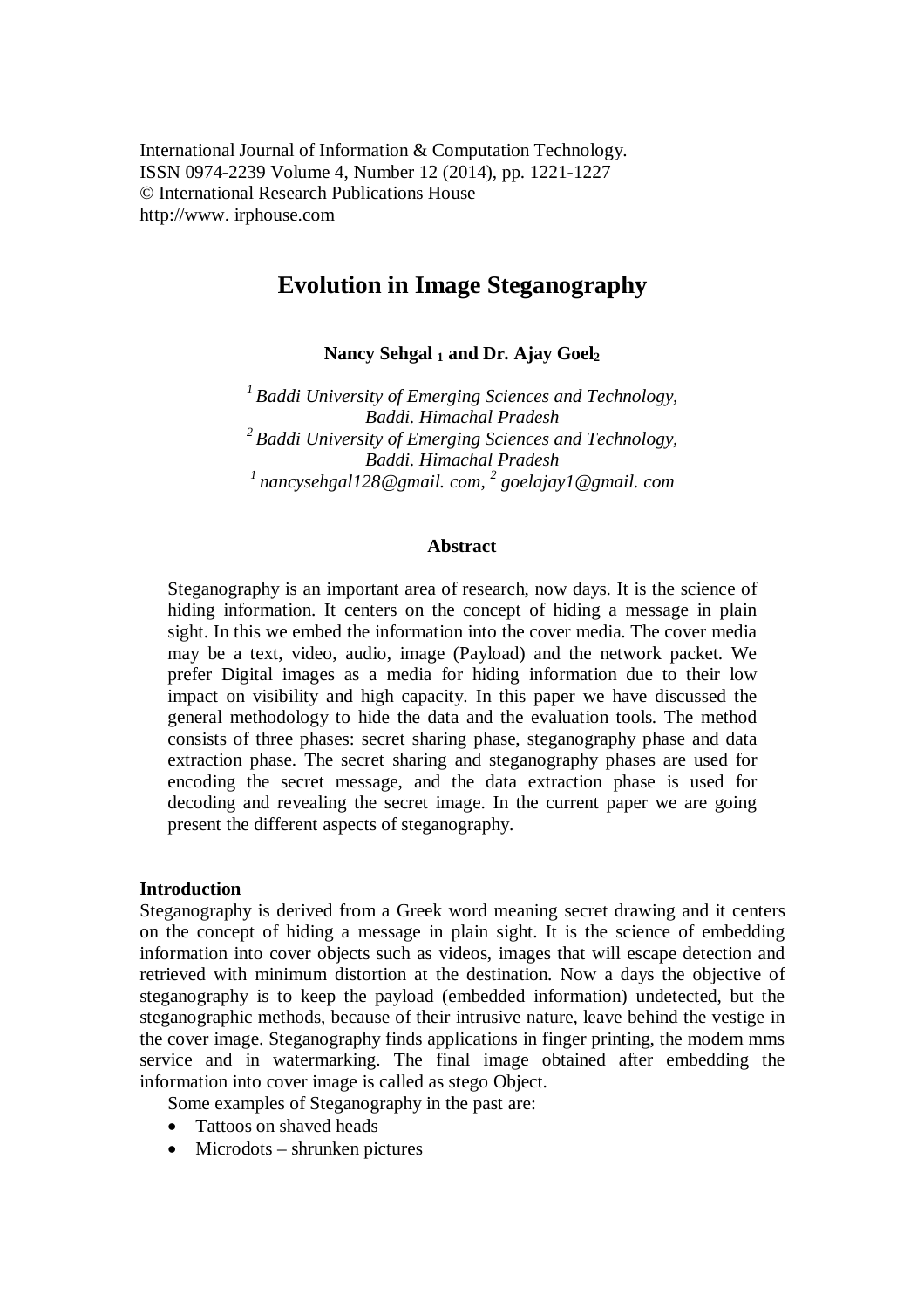- Invisible Inks milk, fruit juice, urine
- Null ciphers (unencrypted message) were used to hide secret messages

Steganalysis is classified into two fields: passive and active steganalysis. Passive steganalysis detects the absence or presence of a secret message in an cover image or identify the embedding algorithm. The active staganalysis finds some properties of the information of the embedding algorithm. To achieve the information security and confidentiality, the secret information that gets embedded in a carrier through random permutation with the verification code. The permuted verification code is used to check or verify the integrity of the secret information to that is extracted from the received stego image.

There is a requirements model which is called magic triangle [1] in the fields of information hiding, given in Figure 1. The three corners of the triangle are Imperceptibility, robustness, and the insertion capacity. This model is used for a representation of the trade-offs between the insertion capacity and the robustness to attacks, while keeping the quality of the image at an acceptable level. Steganography is the art of hiding and transmitting data through carriers to conceal the existence of the secret information [2]. It pays more attention on insertion capacity rather than robustness.



**Figure 1. Magic triangle-three Requirements of information hiding**

### **Related Work:**

K. B. RAJA[3] have used the combination of LSB algorithms, DCT transformation, and compression using quantization and runlength coding on raw images to obtain secure stego-image. The LSB technique has been used to accommodate maximum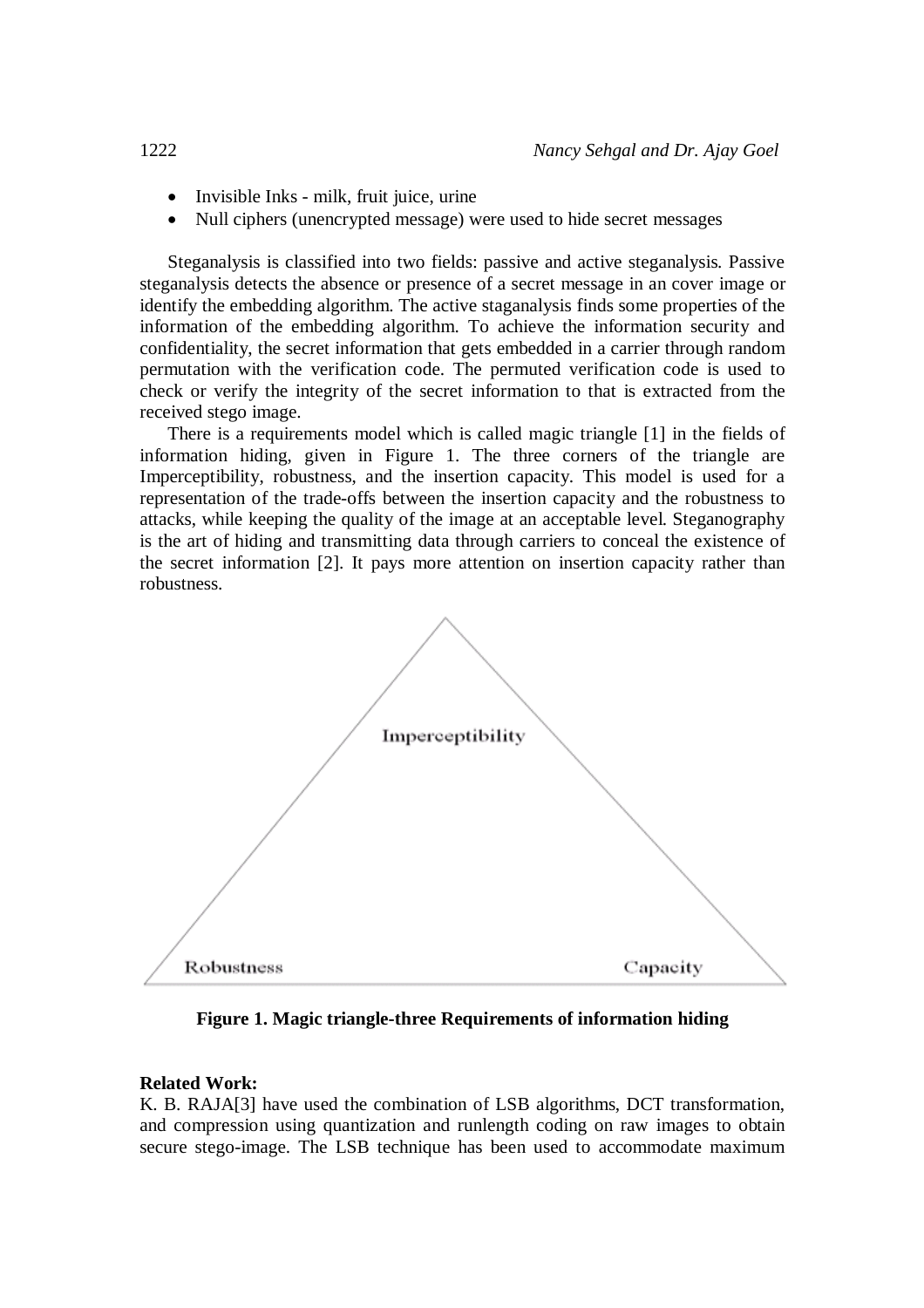payload. The entire payload is embedded into the cover image to obtain the stegoobject. The stego-object in the spatial domain is transformed into frequency domain by applying DCT. The stego-object is further compressed using quantization and runlength coding to derive a secure stego-object. An exactly reverse procedure is followed to retrieve the payload at the receiver. The integrated approach of combining LSB, DCT and compression techniques enable secure transfer of payload with low BER and MSE compared to earlier techniques.

MOHAMMAD JAVAD KHOSRAVI [4]introduced a new method to improve the security of steganography using secret sharing and integer wavelet.

This method has three phases: (1) cryptography phase using a secret sharing method, (2) data hiding phase using a novel Integer-Wavelet based steganography method, and (3) date extraction phase. This Algorithm assumes that the secret message—in the form of images— is made in bitmap grayscale (8 bits) format. First in cryptography phase, n shares are generated from the secret image by inputting the share number from 1 to n into the polynomial functions obtained from the secret image. Next, using a new integer wavelet based steganography method to hide the produced shares into n cover images to produce n stego images. They used a certain arrangement of the coefficients of Integer-Wavelet transform, which also took into account the human visual system (HVS) considerations to hide the share images into the cover images. In the decoding and data extraction phase of the proposed method, two steps are taken. First, the steganography phase is reversed to extract the shares from the stego images. Then, the original secret image is rebuilt from the extracted shares.

PSNR and SSIM criteria are measured, and for steganalysis, RS general attacks, and three supervisory training FLD neural network based steganalysis are employed.

The experimental results show that, considering all aspects, including the visual image quality and all different steganalysis, the proposed method facilitates a very effective system and work well under almost all different attack cases and scenarios.

HONG-JUAN ZHANG, HONG-JUN TANG [5] had proposed a novel LSB image steganography algorithm. It avoids the weak point of classic LSB steganography algorithm, but preserves high insertion capacity and low computational complexity. It can effectively resist RS analysis, Chi-square test and other steganalysis aim at sequential steganography.

In order to increase the embedding capacity further ahead, human perceptive model should be studied and exploited.

MAMTA JUNEJA, PARVINDER SINGH SANDHU[6] introduced the concept of steganography and steganalysis as well as the methods for carrying these out. It also presented the authors' application which was demonstrated to be more secure than current applications against statistical attacks commonly used in steganalysis. According to them steganography when combined with encryption provides a secure means of secret communication between two parties. There application, with its image analysis and ranking capability is a significant improvement on current steganography tools.

JOSHUA R. SMITH AND CHRIS DODGE [7], this paper presents two main results. The first is a new approach to steganography in which data is encoded in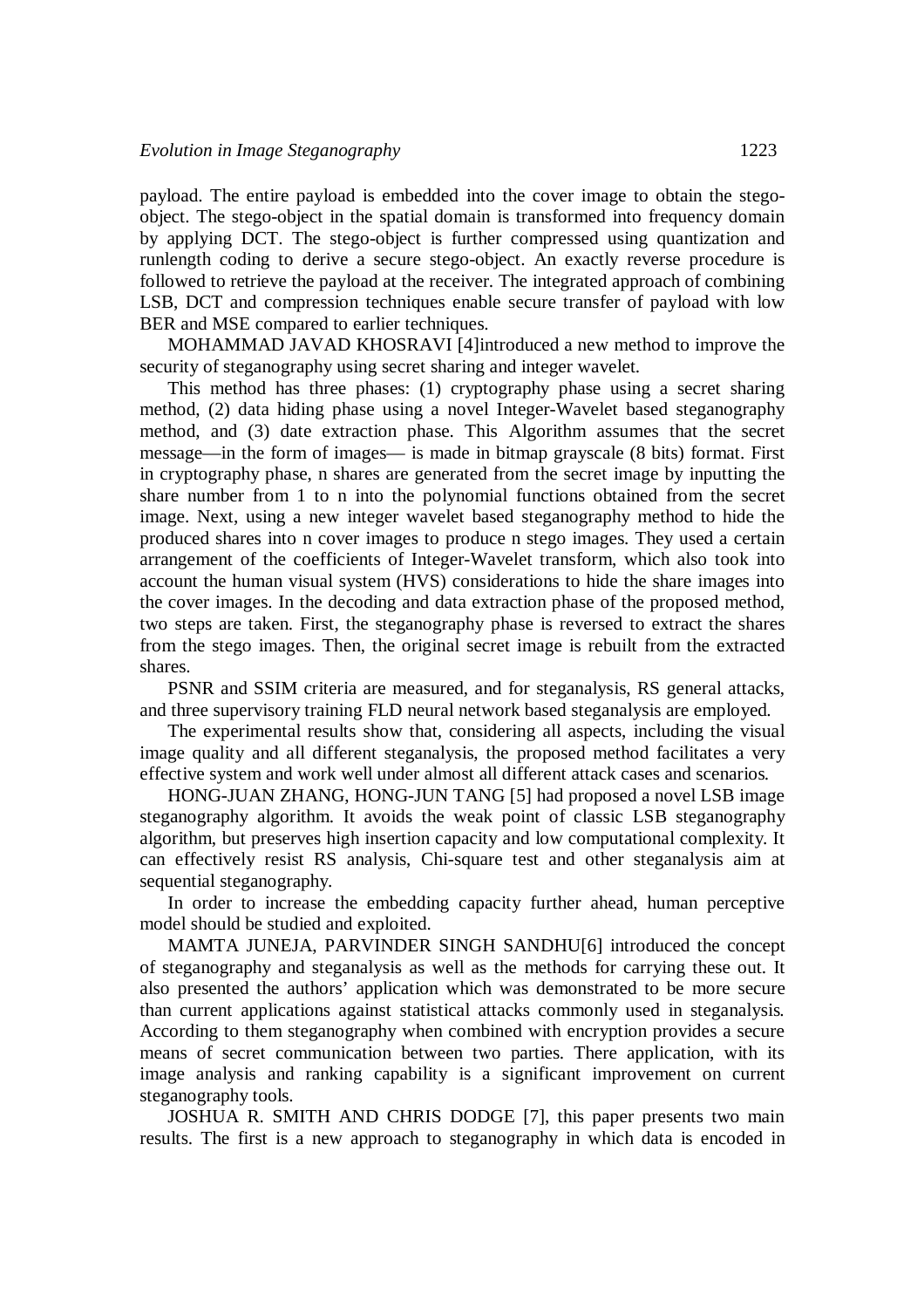correlations among the pixels in an image. Almost all previous steganographic methods encode data in correlations between the pixels and a known external reference signal. This method hints at the existence of public key watermarking techniques, which will be defined. The other result is a method for greatly increasing the capacity of a printed steganographic channel. Because it is specific to printed images, this method is useful for steganographic problems such as stealth bar coding, but not for digital watermarking. The two results are complementary in that higher noise levels are encountered in the intra-image correlation encoding method, but the second method works by eliminating image-induced noise.

NIELS PROVO AND PETER HONEYMAN UNIVERSITY OF MICHIGAN [8], introduced that Today, computer and network technologies provide easy-to-use communication channels for steganography. Essentially, the information-hiding process in a steganographic system starts by identifying a cover medium's redundant bits (those that can be modified without destroying that medium's integrity). The embedding process creates a *stego medium* by replacing these redundant bits with data from the hidden message. Modern steganography's goal is to keep its mere presence undetectable, but steganographic systems— because of their invasive nature—leave behind detectable traces in the cover medium. Even if secret content is not revealed, the existence of it is: modifying the cover medium changes its statistical properties, so eavesdroppers can detect the distortions in the resulting stego medium's statistical properties. The process of finding these distortions is called *statistical steganalysis*. They discusses existing steganographic systems and presents recent research in detecting them via statistical steganalysis. Other surveys focus on the general usage of information hiding and watermarking or else provide an overview of detection algorithms. They present recent research and discuss the practical application of detection algorithms and the mechanisms for getting around them.

#### **EVALUATION TOOLS**

In an effort to propose a more secure technique, we examined the image steganography techniques and tools against a set of criteria. We considered 6 tools.

- Level of Visibility (Perceptible or Imperceptible): Steganography techniques should embed information in such a way that embedded data leave no traces or signs of steganography use. The visibility is directly influenced by the size of the secret message, the format and the content of the carrier image.
- Detectability (DET): This is a crucial criterion. The success of a technique may be viewed by the complexity involved in detecting the hidden data in the carrier. It ranges from High (H) to Low (L).
- Robustness (ROB): The embedded data should survive any reprocessing operation for the cover which may go through and still preserve its fidelity.
- Capacity (CAP): This concerns the amount of information that can be carried in a cover image. There is a trade-off between the capacity (message size) and robustness. For example the LSB techniques have the capacity to hide larger amount of information in a cover image but a little reprocessing to the resulted image will destroy information completely.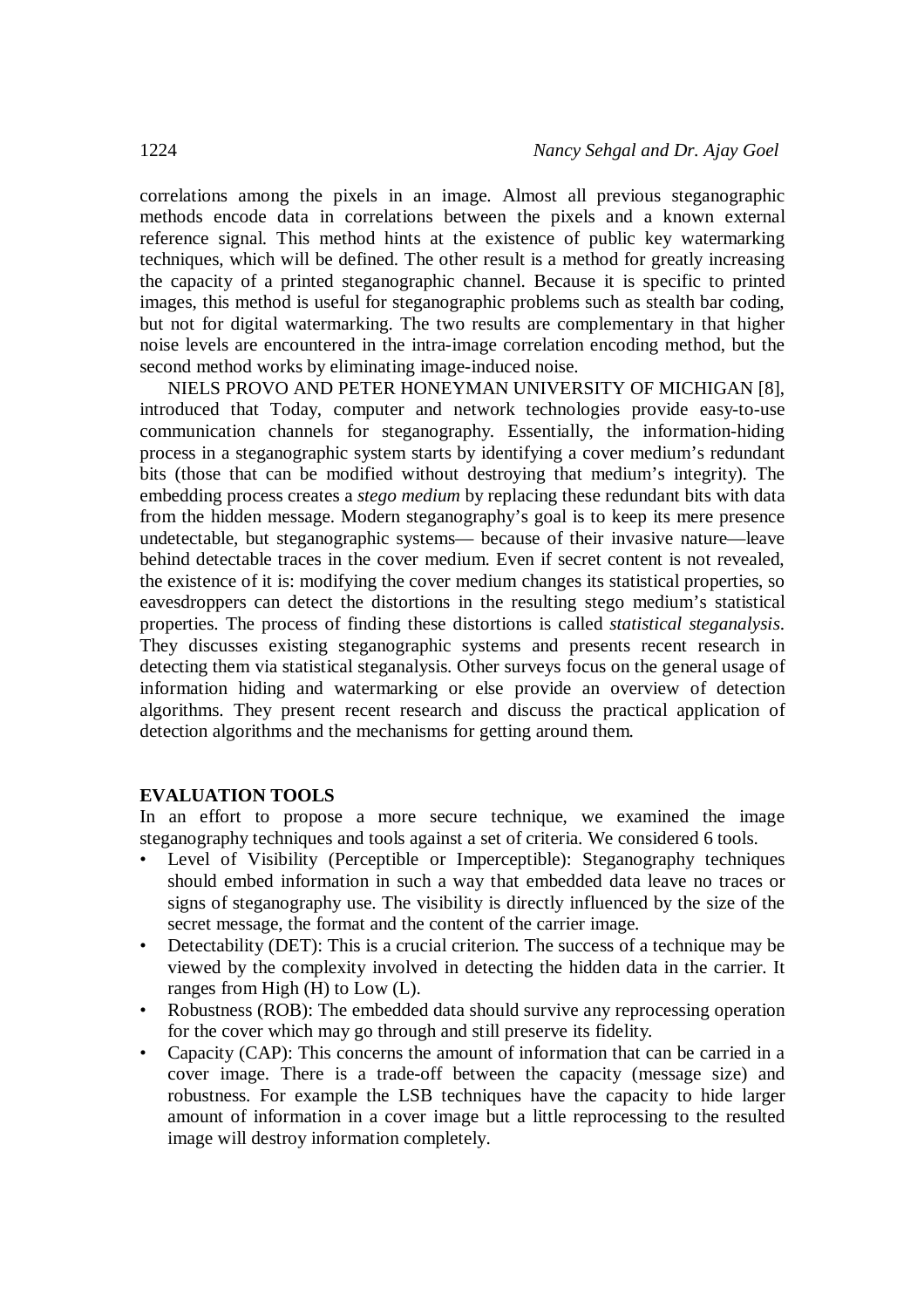- Domain Type (DOM): DOM is either Spatial(S) or Transform (T). The techniques that use transform domain hide information in significant areas of the cover images and may be more complex for attackers. However, such techniques are restricted to lossy format with different quality factors.
- File Format Dependency (DEP): Some techniques are dependent on specific format of a carrier type while others allow for more freedom.

## **General Methodology**

General method consists of three phases: secret sharing phase, steganography phase and data extraction phase. The secret sharing and steganography phases are used for encoding the secret message, and the data extraction phase is used for decoding and revealing the secret image. In secret sharing phase, the secret image is distributed among the shares. In steganography, the shares are hidden in the cover images. Then, the obtained stego images are given to the participants.

In the embedding process, sequences of distance differences and binary values that are generated in the preprocessing are utilized. Each distance between two random pixel channels will embed one message bit by adjusting the distance to the closest value in the distance difference sequence whose binary value is identical to the message bit.

In the deembedding phase, the stego-key is used to generate the same distance differences and binary sequences as those used in the embedding process. For each random selected pixel channels, the closest distance between them is computed to find the hidden message from the corresponding binary value.

The algorithm

Encoding:

- 1. Read image files
- 2. Compress secret file
- 3. Encrypt secret file
- 4. Calculate Capacity of covert file
- 5. If the cover capacity is not sufficient goto 1
- 6. else repeat
- i. Generate binary sequence based on the key
- ii. Generate random distances sequence based on the key
- iii. Get random pixel
- iv. Get 2 random channels for this pixel
- v. Compute distance between those channels
- vi. Match with distance with minimum error and has the same message bit.

Until the Covert file is completed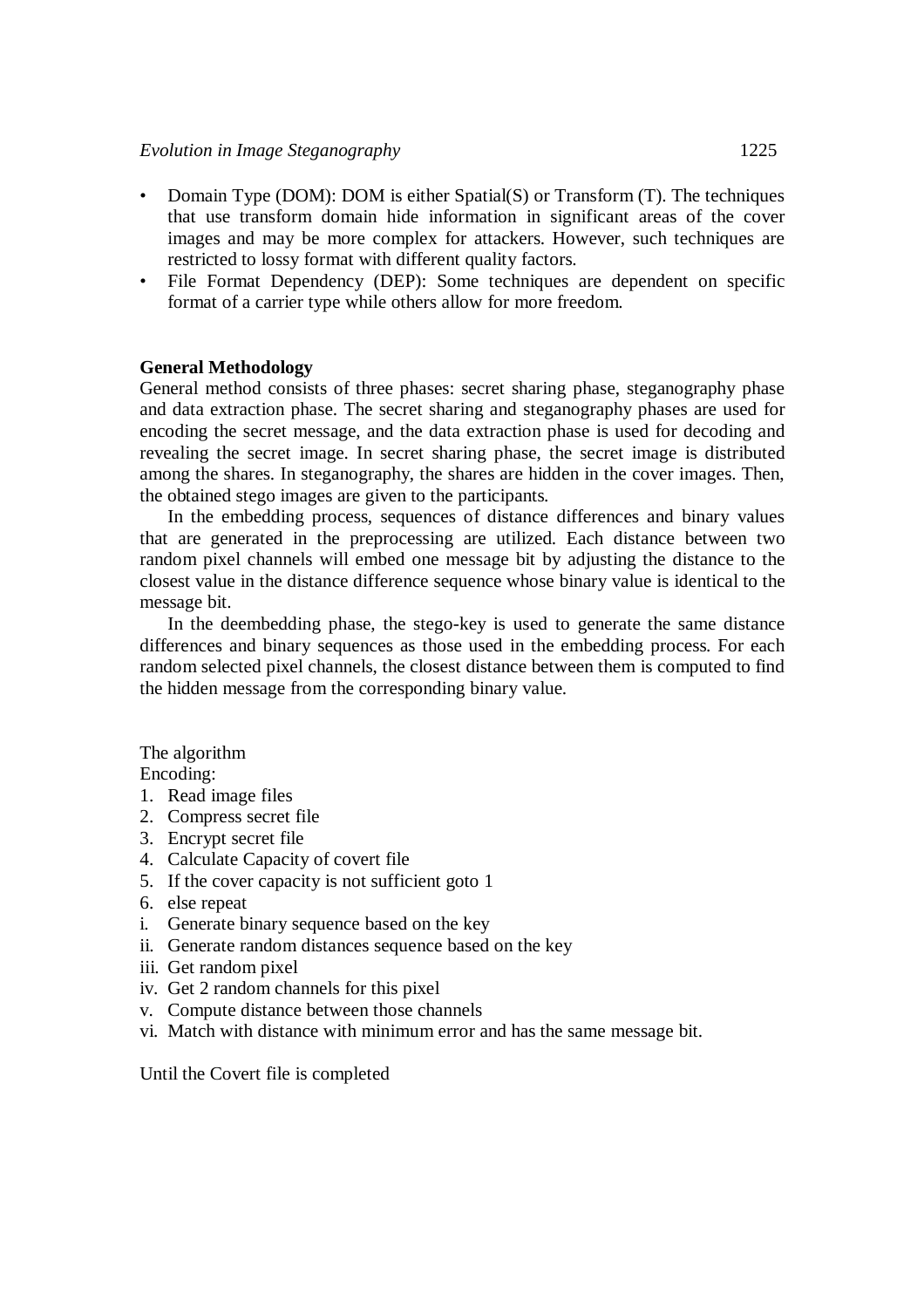

**Figure 2. steganography process**

## **Conclusion and Future Work**

Steganographic techniques can be used to hide data within digital images with little or no visible change in the perceived appearance of the image and can be exploited to export sensitive information. In the current paper we have described the process of stegnography and various pros and cons done by different researchers. These ideas lead to further work in the field of stegnography. In future we are going to implement multiscale resolution wavelet transform for image stegnography and compare the results with earlier techniques.

#### **References**

- [1] Johnson N, Duric Z & Jajodia S, "*Information Hiding: Steganography and Watermarking-Attacks and Countermeasures*", Kluwer Academic Publishers, Boston, MA, 2001.
- [2] Peticolas FAP, Anderson RJ, and Kuhn MG, "*Information hiding-A survey*", Proc. of the IEEE, Vol 87, No. 7, pp. 1062-1078, 1999.
- [3] K. B. Raja, C. R. Chowdary, Venugopal, L. M. Patnaik "*A Secure Image Steganography using LSB, DCT and Compression Techniques on Raw Images*", Department of Computer Science Engineering, Bangalore University, 0-7803-9588-3/05/\$20. 00 ©2005 IEEE.
- [4] Mohammad Javad Khosravi Ahmad Reza Naghsh-Nilchi "*A novel joint*